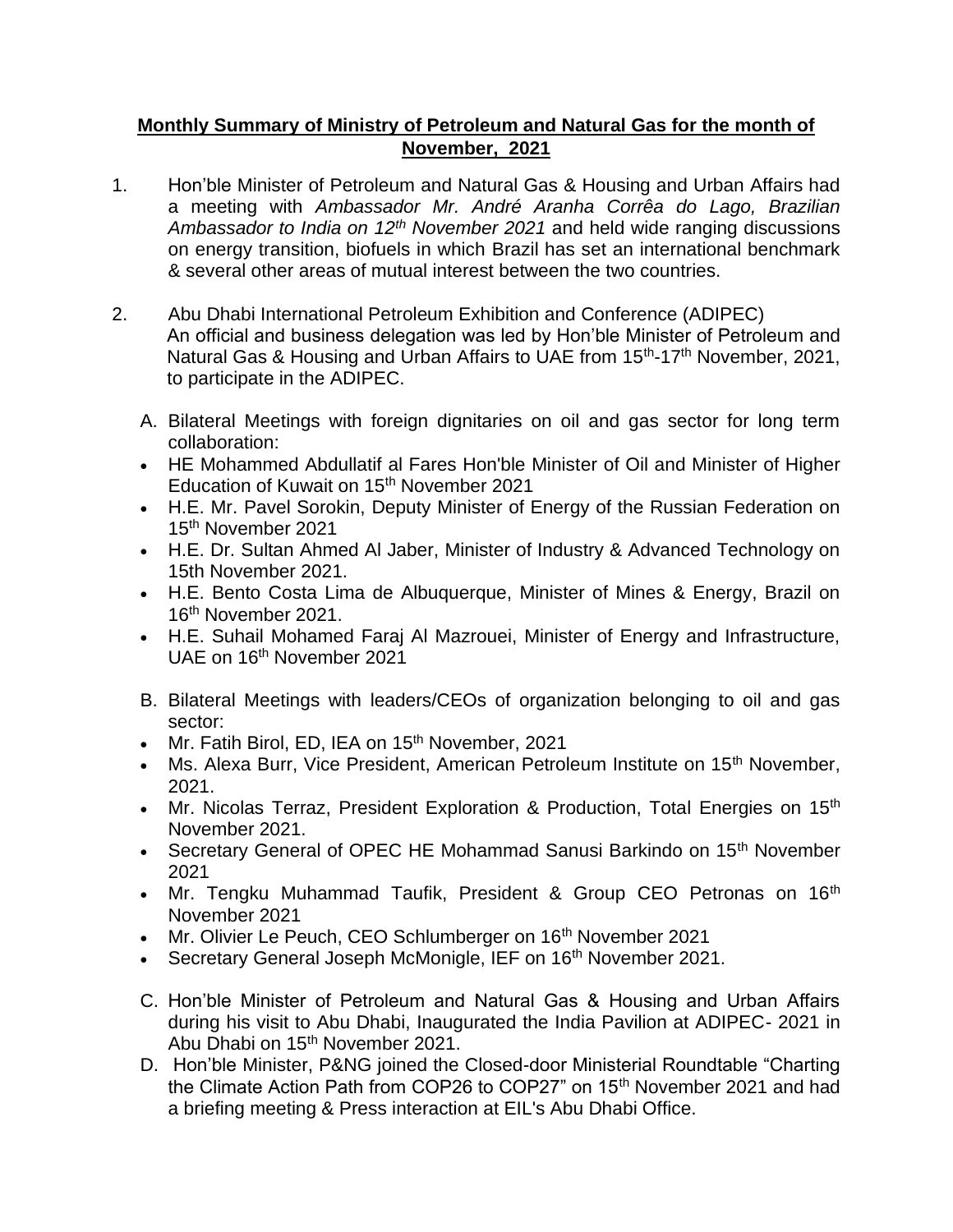- E. Hon'ble Minister, P&NG participated in a Roadshow organized by the Directorate General of Hydrocarbons on 16<sup>th</sup> November 2021 to show case the emerging opportunities in the increasingly attractive E&P sector in India.
- 3. Dubai World Expo
	- Hon'ble Minister of Petroleum and Natural Gas & Housing and Urban Affairs during his visit to World Expo 2020, Dubai, Inaugurated the Petroleum & Natural Gas Week at India Pavilion on 17<sup>th</sup> November 2021.
	- On 17<sup>th</sup> November 2021, delivered his keynote address at Investor Roundtable "Showcasing Opportunities in Oil & Gas Sector"
	- On 17<sup>th</sup> November 2021. Inaugurated a Plant of Stanley Lubricants UAE & also inaugurated a plant belonging to Trinity Grease & Lubes Pvt. Ltd

4. Hon'ble Minister of Petroleum and Natural Gas & Housing and Urban Affairs had a *Telcall with Igor Sechin, Rosneft on 23rd November 2021.* Both had a discussion on the bilateral engagements in oil and gas sector between the two countries and also discussed the term contract for crude oil imports from Russia and Existing Investments in Vankorneft and Taas-Yuryakh.

5. Hon'ble Minister of Petroleum and Natural Gas & Housing and Urban Affairs had a meeting with *Ambassador Mr. Abdulrahman Mohamed Ahmed Al Gaoud, Ambassador of Bahrain to India on 25th November 2021.* Had discussions on the global energy scenario, urbanisation & other issues of mutual interest between the two countries.

6. The *1 st India-Australia Joint Working Group (JWG)* meeting on oil and gas was organised on *11th November 2021.* The Indian side was chaired by Director (International Cooperation) and the Australian side was chaired by Mr. Paul Trotman, Head of Resources Division, DISER. There was a discussion on the bilateral engagements in oil and gas sector and the way forward.

7. The first sub-committee of the Parliamentary Committee on Official Language inspected BPCL Office at Delhi on 28.10.2021, HPCL at Ahmedabad on 29.10.2021, GAIL's Ahmedabad Office on 30.10.2021.

8. Domestic crude oil production during November 2021 was 2434 TMT, showing 93.2% achievement over the target (2611 TMT) for the month and 97.9% achievement over the production (2487 TMT) of corresponding month of last year. Natural gas production during November, 2021 was 2868 MMSCM, showing 87.2% achievement over the target (3291 MMSCM) for the month and 123.0% achievement over the production (2331 MMSCM) of corresponding month of last year.

9. During November, 2021, the price of the Indian Basket of Crude oil varied between \$ 71.65 and \$ 84.04 per barrel and the average price was \$ 80.64 per barrel as compared to average price of \$ 82.11 per barrel in October, 2021.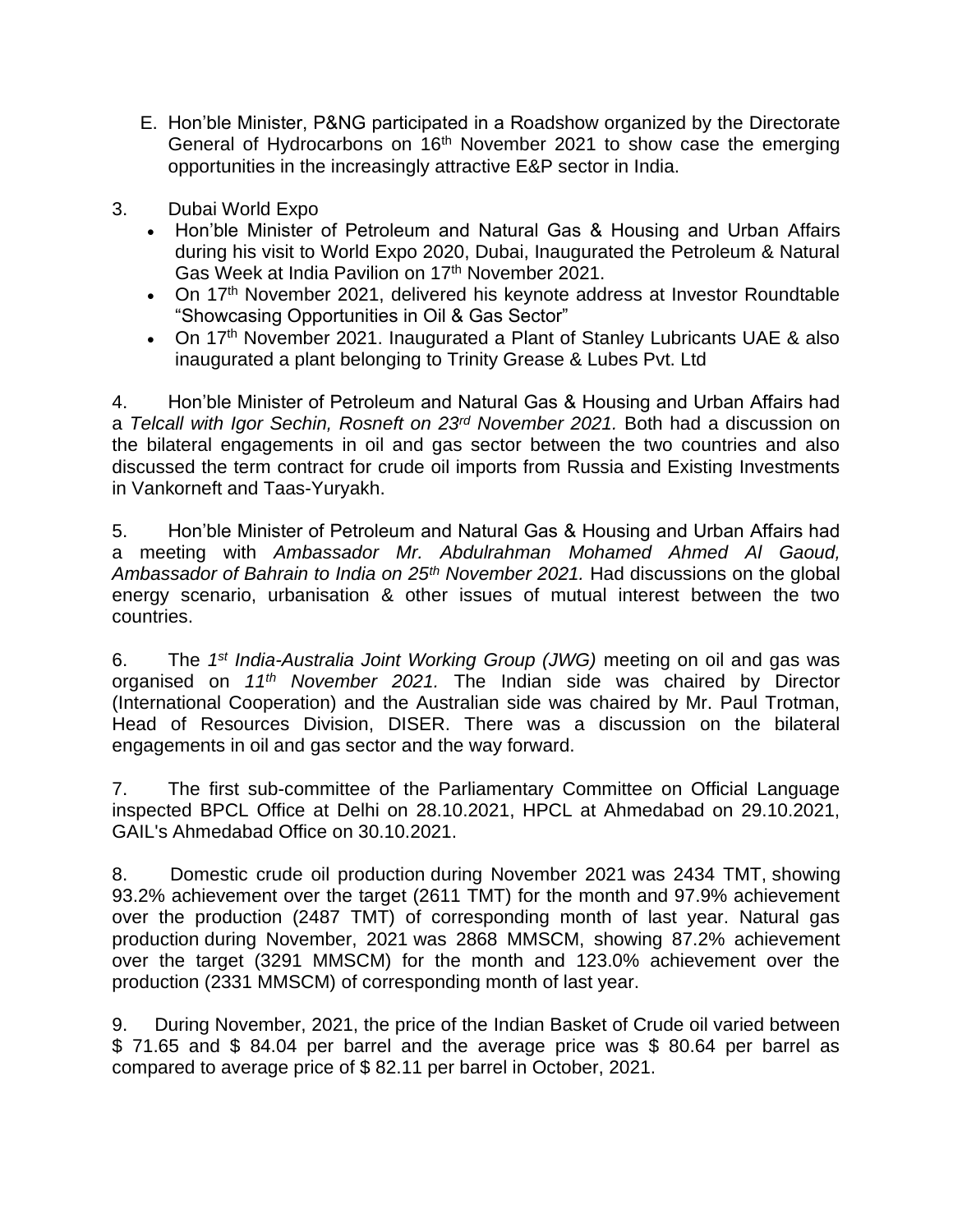10. As per the Refinery Gate Price (RGP), OMCs are expected to incur NIL under recovery on sale of PDS Kerosene and subsidy (DBTL) amount of Rs. 89.34 crores on sale of domestic LPG during the month of November, 2021. The expected under recoveries/subsidy for the F.Y. 2021-22 in respect of PDS Kerosene and Domestic LPG (Under DBTL) is NIL and Rs.1072 crores respectively. There is no subsidy to the consumers on subsidized domestic LPG (at Delhi market) as on 1st November, 2021. There is NIL under recovery on PDS Kerosene effective from 1<sup>st</sup> November, 2021.

11. During the period from April to October, 2021, OMCs have procured 548 KL of Biodiesel for blending with Diesel. OMCs are regularly floating Expression of Interest (EoI) for procurement of Biodiesel produced from Used Cooking Oil (UCO). OMCs have received offers for setting up of 55 Biodiesel Plants with a proposed production capacity of approx. 40 crore litres/annum.

12. For Ethanol supply Year (ESY) 2020-21, the Oil Marketing Companies (OMCs) floated a tender for 458 litre against which LOI's for 370.64 crore litre have been issued as on 14.11.2021. Suppliers have since supplied 278.41 crore litre till 14.11.2021 enabling 7.52% average blending percentage.

13. Steering Committee of CHT for PM JIVAN Yojana has approved financial assistance to 4 Commercial Projects at Panipat (IOCL), Bargarh (BPCL), Bhatinda (HPCL) and Numaligarh (NRL) and one demonstration project of IOCL at Panipat under the scheme

14. Nearly 25.1 lakh new LPG connections were issued in the month of November, 2021 on Industry basis. Nearly 22 lakh new customers have joined PAHAL scheme in the month of November, 2021 across the country. As on 1<sup>st</sup> December, 2021, 28.01 crore LPG consumers are availing subsidy under PAHAL scheme. Till date, more than 1.08 crore customers have given up their LPG subsidy under 'GiveItup' campaign.

15. The number of LoIs issued and distributorships commissioned in the month of November, 2021 on Industry basis are 8 and 14, respectively.

16. Ujjwala 2.0 has been launched in the esteemed presence of the Hon'ble Prime Minister in the Mahoba District of Uttar Pradesh on 10<sup>th</sup> August, 2021 on pan India basis to provide additional one LPG connections along with free first refill and stove. As on 01.12.2021, a total of 80.5 lakh connections have been released under this scheme. This Ministry is monitoring the implementation of the scheme on a daily basis.

17. As on 30.11.2021 total 26782 Retail Outlets have been solarised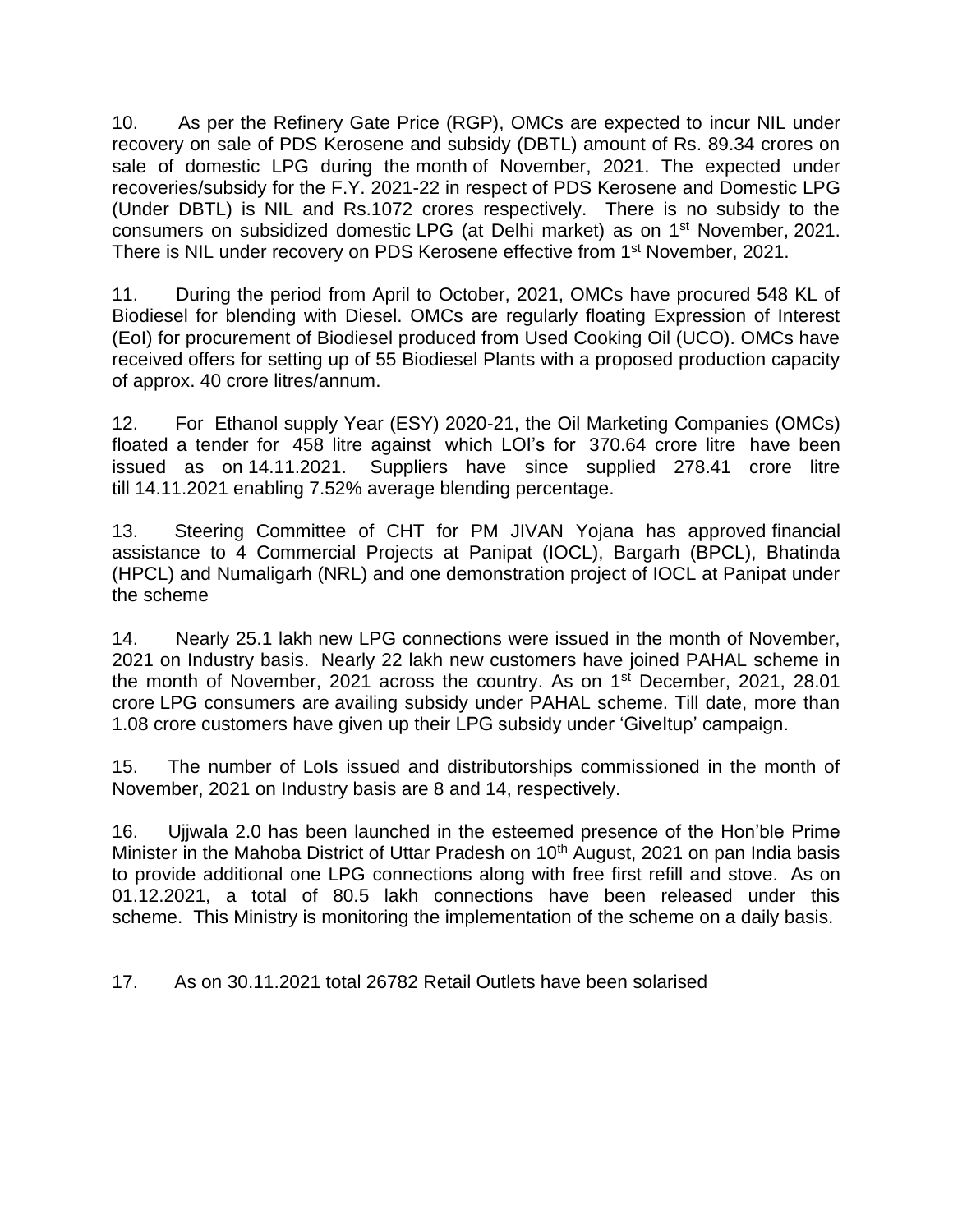## **पेट्र ोलियम और प्राकृ लिक गैस मंत्रािय का नवंबर, 2021 माह का मालसक सारांश**

- 1. माननीय पेटोलियम और प्राकृतिक गैस एवं आवासन और शहरी कार्य मंत्री ने 12 नवंबर, 2021 को भारत में ब्राजील के राजदूत श्री आंद्रे आरंहा कोरा डो लैगो के साथ बैठक की तथा ऊर्जा अंतरण और जैव ईंधन, जिसमें ब्राजील ने एक अंतरराष्ट्रीय बेंचमार्क स्थापित किया है, और दोनों देशों के पारस्परिक हित के कई अन्य क्षेत्रों पर व्यापक विचार विमर्श किया।
- 2. अबू धाबी अंतरराष्ट्रीय पेट्रोलियम प्रदर्शनी और सम्मेलन (एडीआईपीईसी) 15-17 नवंबर, 2021 िक एडीआईपीईसी मेंप्रलिभाग करने के लिए माननीय पेट्रोलियम और प्राकृतिक गैस एवं आवासन और शहरी कार्य मंत्री ने एक आधिकारिक और व्यावसायिक प्रतिनिधिमंडल का नेतृत्व किया गया।
	- क. तेल और गैस क्षेत्र में दीर्घकालिक सहयोग के लिए विदेशी गणमान्य व्यक्तियों के साथ लिपक्षीय बैठकें:
		- 15 नवंबर, 2021 को कुवैत के माननीय तेल मंत्री और उच्च शिक्षा मंत्री महामहिम मोहम्मद अब्दुल्लातिफ अल फारेस।
		- 15 नवंबर 2021 को रूस फेडरेशन के ऊर्जा उप मंत्री महामहिम श्री पावेल सोरोलकन।
		- · 15 नवंबर 2021 को उद्योग और उन्नि प्रौद्योलगकी मंत्री महामलहम डॉ सुल्तान अहमद अल जाबेर।
		- 16 नवंबर 2021 को ब्राजील के खान और ऊर्जा मंत्री महामहिम बेंटो कोस्टा लीमा डी अल्बुकके।
		- $\cdot$  16 नवंबर 2021 को संयुक्त अरब अमीरात के ऊर्जा और अवसंरचना मंत्री महामहिम सुहैल मोहम्मद फराज अल मजरूई,
	- ख. तेल और गैस क्षेत्र से संबंधित संगठनों के नेताओं/मुख्य कार्यकारी अधिकारियों (सीईओ) के साथ लिपक्षीय बैठकें:
		- 15 नवंबर, 2021 को श्री फतह बिरोल, ईडी, आईईए।
		- 15 नवंबर, 2021 को सुश्री एलेक्सा बूर, उपाध्यक्ष, अमेरिकी पेट्रोलियम संस्थान।
		- · 15 नवंबर 2021 को श्री लनकोिस ट्ेराज़, अध्यक्ष अन्वेषण और उत्पादन, टोटल ऊर्जा।
		- · 15 नवंबर 2021 को महामलहम मोहम्मद सानुसी बरलकं डो, महासलचव, ओपेक।
		- · 16 नवंबर 2021 को श्री ट्ेंगकू मुहम्मद िौलफक, अध्यक्ष और ग्रुप सीईओ, पेट्रोनास।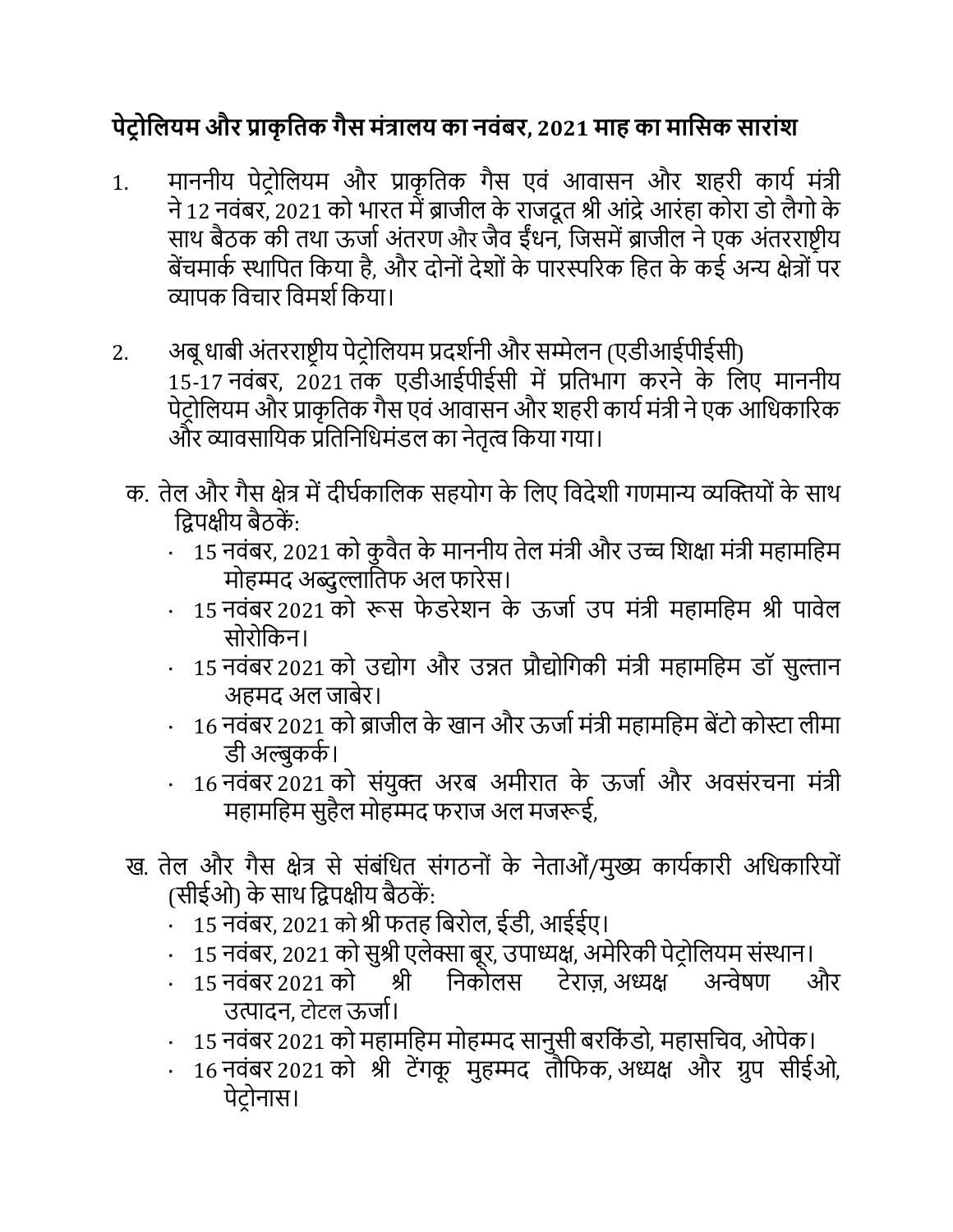- 16 नवंबर 2021 को श्री ओलिवियर ले पियुच, सीईओ शकम्बरगर।
- · 16 नवंबर 2021 को जोसेफ मैकमोलनगि, महासलचव, आईईएफ।
- ग. माननीय पेट्रोलियम और प्राकृतिक गैस एवं आवासन और शहरी कार्य मंत्री ने अबू धाबी की अपनी यात्रा के दौरान 15 नवंबर 2021 को अबूधाबी मेंएडीआईपीईसी- 2021 में भारत मंडप का उदघाटन किया।
- र्. 15 नवंबर 2021 को "चालट्िंग द क्लाइमेट् एक्शन पाथ फ्रॉम कोप26 सेकोप27" लवषय पर क्लोज-डोर मिनिस्टियल राउंडटेबल में माननीय पेटोलियम और प्राकृतिक गैस मंत्री, ने शिरकत की और ईआईएल के अबू धाबी कार्यालय में एक ब्रीफिंग मीटिंग और प्रेस इंट्रेक्शन लकया।
- ङ. 16 नवंबर 2021 को भारत में ईएंडपी क्षेत्र में तेजी से उभरते आकर्षक अवसरों का प्रदर्शन करने के लिए माननीय पेट्रोलियम और प्राकृतिक गैस मंत्री ने हाइड्रोकार्बन महानिदेशालय द्वारा आयोजित एक रोड शो में भाग लिया।

## 3. दुबई वर्ल्ड एक्सपो

- 17 नवंबर 2021 को माननीय पेट्रोलियम और प्राकृतिक गैस एवं आवासन और शहरी कार्य मंत्री ने वर्ल्ड एक्सपो 2020, दुबई की अपनी यात्रा के दौरान इंडिया पवेलियन में पेट़ोलियम और प्राकृतिक गैस सप्ताह का उदघाटन किया।
- 17 नवंबर 2021 को निवेशक गोलमेज सम्मेलन "तेल और गैस क्षेत्र में अवसरों का प्रदर्शन" में अपना मुख्य भाषण दिया।
- 17 नवंबर 2021 को स्टेनली लुब्रिकेंट्स यूएई के एक संयंत्र और ट्रिनिटी ग्रीस एंड ल्यूब्स प्राइवेट लिमिटेड से संबंधित एक संयंत्र का उदघाटन किया।
- 4. 23 नवंबर 2021 को माननीय पेट्रोलियम और प्राकृतिक गैस एवं आवासन और शहरी कार्य मंत्री ने इगोर सेचिन, रोसनेफ्ट के साथ एक टेलीवार्ता की। दोनों गणमान्यों ने दोनों देशों के बीच तेल और गैस क्षेत्र में द्विपक्षीय संबंधों पर चर्चा करने से साथ-साथ । रूस से कच्चे तेल के आयात के लिए सावधि अनुबंध और वैंकॉर्नेफ्ट और तास-युरीख में मौजूदा निवेश के संबंध में भी चर्चा की।
- 5. 25 नवंबर 2021 को माननीय पेट्रोलियम और प्राकृतिक गैस एवं आवासन और शहरी कार्य मंत्री ने भारत में बहरीन के राजदूत श्री अब्दुलरहमान मोहम्मद अहमद अल गोद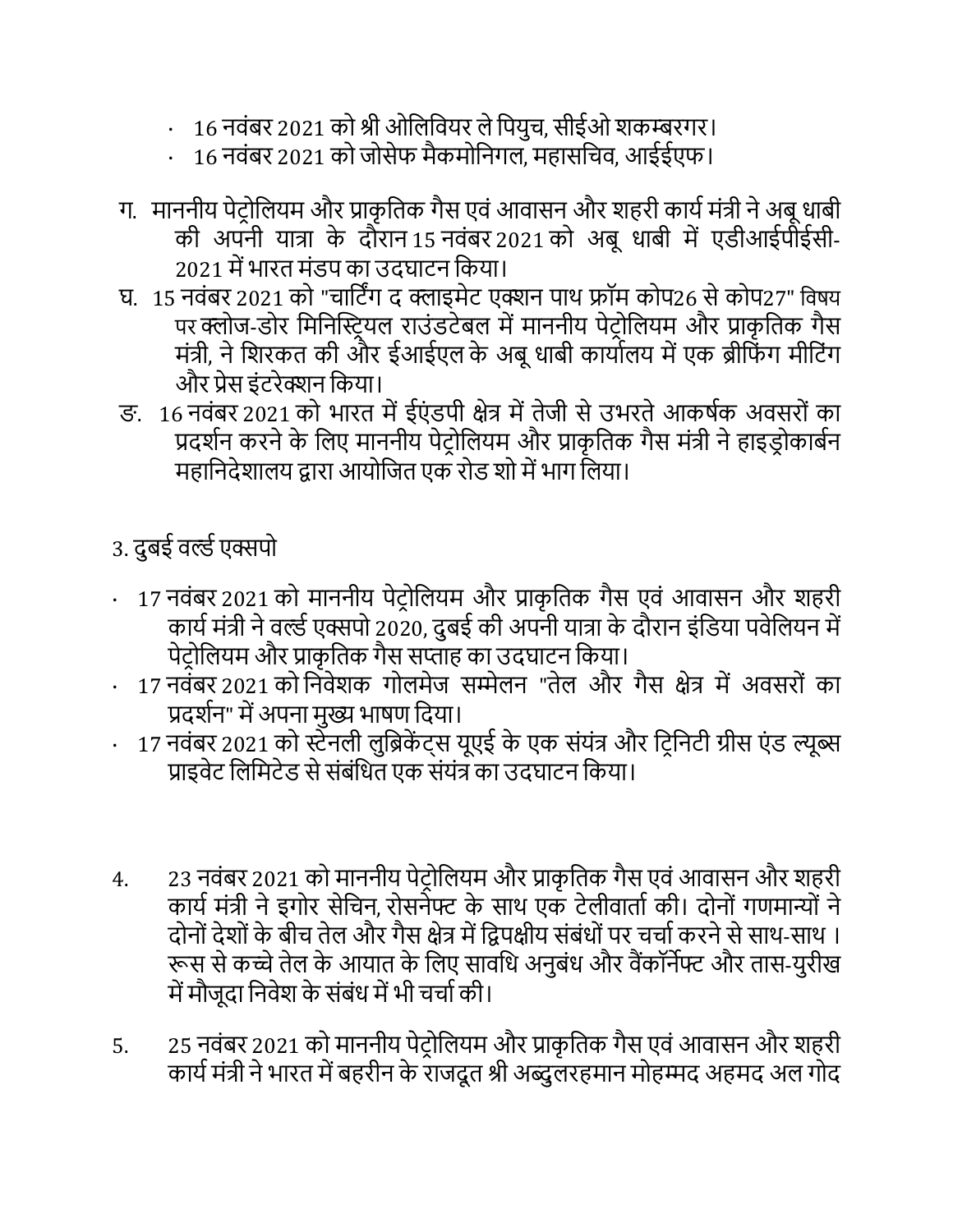के साथ बैठक की। उन्होने वैश्विक ऊर्जा परिदृश्य, शहरीकरण और दोनों देशों के बीच पारस्परिक हित के अन्य मद्दों पर चर्चा की।

- 6. 11 नवंबर 2021 को तेल और गैस पर पहली भारत-ऑस्ट्रेलिया संयुक्त कार्य समूह (जेडब्ल्यूजी) की बैठक आयोजित की गई। भारतीय पक्ष की अध्यक्षता निदेशक (अंतरराष्ट्रीय सहयोग) ने की और ऑस्ट्रेलियाई पक्ष की अध्यक्षता श्री पॉल ट्रॉटमैन, संसाधन प्रभाग, डीआईएसईआर के प्रमुख ने की। तेल और गैस क्षेत्र में द्विपक्षीय संबंधों और तत्संबंधी भावी कदमों पर चर्चो की गई।
- 7. संसदीय राजभाषा समिति की पहली उप-समिति ने 28.10.2021 को दिल्ली में बीपीसीएि कायायिय, 29.10.2021 को अहमदाबाद में एचपीसीएि कायायिय, 30.10.2021 को गेल के अहमदाबाद कार्यालय का निरीक्षण किया।
- 8. नवंबर 2021 के दौरान घरेलू कच्चे तेल का उत्पादन 2434 टीएमटी था, जो इस महीने के लक्ष्य (2611 टीएमटी) से 93.2% अधिक और पिछले वर्ष के इसी महीने के उत्पादन (2487 टीएमटी) से 97.9% अधिक है। नवंबर, 2021 के दौरान प्राकृतिक गैस का उत्पादन 2868 एमएमएससीएम था, जो इस महीने के िक्ष्य (3291 एमएमएससीएम) से 87.2% अधिक और पिछले वर्ष के इसी महीने के उत्पादन (2331 एमएमएससीएम) से 123.0% अधिक है।
- 9. नवंबर, 2021 के दौरान, कच्चे तेल की भारतीय बास्केट की कीमत \$ 71.65 और \$ 84.04 प्रति बैरल के बीच रही और अक्टूबर, 2021 में \$ 82.11 प्रति बैरल के औसत मूल्य की तुलना में इसका औसत मूल्य \$ 80.64 प्रति बैरल था।
- 10. नवंबर, 2021 के महीने के दौरान ररफाइनरी गेट् प्राइस (आरजीपी) के अनुसार, ओएमसीज को पीडीएस मिट्टी तेल की बिक्री पर वसूली शून्य और घरेलू एलपीजी की बिक्री पर राजसहायता (डीबीटीएल) की राशि 89.34 करोड़ रुपये संभावित है। पीडीएस केरोसिन और घरेलू एलपीजी (डीबीटीएल के अंतर्गत) के संबंध में वित्त वर्ष2021-22 के लिए अल्प वसूली/राजसहायता क्रमशः शून्य और 1072 करोड़ रुपये संभावित है। 1 नवंबर, 2021 की स्थिति के अनुसार राजसहायता वाले घरेलू एलपीजी (दिल्ली के बाजार में) पर उपभोक्ताओं को कोई राजसहायिा देय नही ंहै। 1 नवंबर, 2021 सेप्रभावी पीडीएस के रोलसन पर शून्य अल्प वसूली है।
- 11. अप्रैल से अक्टूबर, 2021 की अवधि के दौरान, तेल विपणन कंपनियों ने डीजल के साथ मिश्रण के लिए 548 किलो लीटर बायोडीजल की अधिप्राप्ति की। प्रयुक्त खाद्य तेल (यूसीओ) से उत्पादित बायोडीजल की अधिप्राप्ति के लिए ओएमसीज नियमित रूप से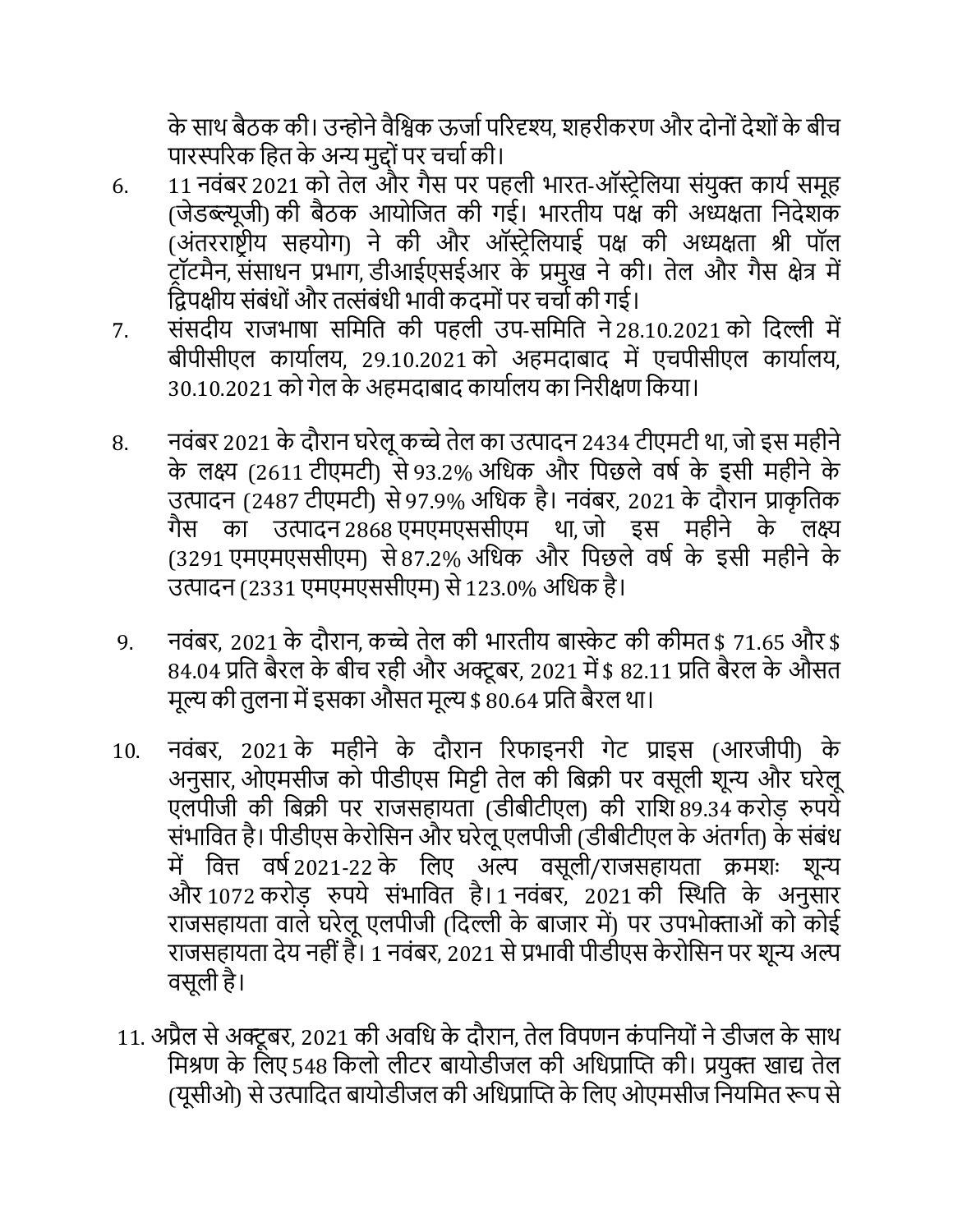रुलच की अलभव्यक्ति (ईओआई) आमंलत्रि कर रही हैं। ओएमसीज को लगभग 40 करोड़ लीटर प्रति वर्ष के उत्पादन क्षमता के 55 बायोडीजल संयंत्रों की स्थापना के प्रस्ताव प्राप्त हुए हैं। ।

- 12. एथेनॉल आपूर्ति वर्ष (ईएसवाई) 2020-21 के लिए, तेल विपणन कंपनियों (ओएमसीज) ने 458 करोड़ लीटर के लिए एक निविदा जारी की, जिसके सापेक्ष दिनाँक 14.11.2021 तक 370.64 करोड़ लीटर के लिए एलओआईज जारी किए गए हैं। आपूर्तिकर्ताओं ने दिनाँक 14.11.2021 तक 278.41 करोड़ लीटर की आपूर्ति की है, जिससे 7.52% का औसत मिश्रण प्रतिशत प्राप्त हुआ है।
- 13. पीएम जीवन योजना की सीएचटी संचालन समिति ने योजना के तहत पानीपत (आईओसीएल), बरगढ़ (बीपीसीएल), भटिंडा (एचपीसीएल) और नुमालीगढ़ (एनआरएल) में 4 वाणिज्यिक परियोजनाओं और पानीपत में आईओसीएल की एक प्रदर्शन परियोजना को वित्तीय सहायता प्रदान करने की मंजूरी दी है।
- 14. नवंबर, 2021 में उद्योग आधार पर लगभग 25.1 लाख नए एलपीजी कनेक्शन जारी किए गए। नवंबर, 2021 के महीने में देश भर में लगभग 22 लाख नए ग्राहक पहल योजना से जुड़े हैं। 1 दिसंबर, 2021 की स्थिति के अनुसार पहल योजना के तहत 28.01 करोड़ एलपीजी उपभोक्ता राजसहायता का लाभ उठा रहे हैं। अब तक, 1.08 करोड़ से अधिक ग्राहकों ने 'गिव इट-अप' अभियान के तहत अपनी एलपीजी राजसहायिा छोड़ दी है।
- 15. उद्योग के आधार पर नवंबर, 2021 के महीने में जारी किए गए एलओआई और चालू लकए गए लडस्टर ीब्यूट्रलशप की संख्या क्रमशः 8 और 14 है।
- 16. 10 अगस्त, 2021 को निःशुल्क प्रथम रीफिल और स्टोव के साथ एक अतिरिक्त एलपीजी कनेक्शन प्रदान करने के निमित्त उत्तर प्रदेश के महोबा जिले में माननीय प्रधान मंत्री की गरिमामयी उपस्थिति में अखिल भारतीय आधार पर उज्ज्वला 2.0 की शुरूआत की गई। इस योजना के तहत दिनाँक 01.12.2021 तक कुल 80.5 लाख कनेक्शन जारी किए जा चुके हैं। यह मंत्रालय दैनिक आधार पर योजना के कार्यान्वयन की लनगरानी कर रहा है।
- 17. दिनाँक 30.11.2021 की स्थिति के अनुसार कुल 26782 खुदरा बिक्री केन्द्रों को सौरीकृत (सोलराइज) किया जा चुका है।